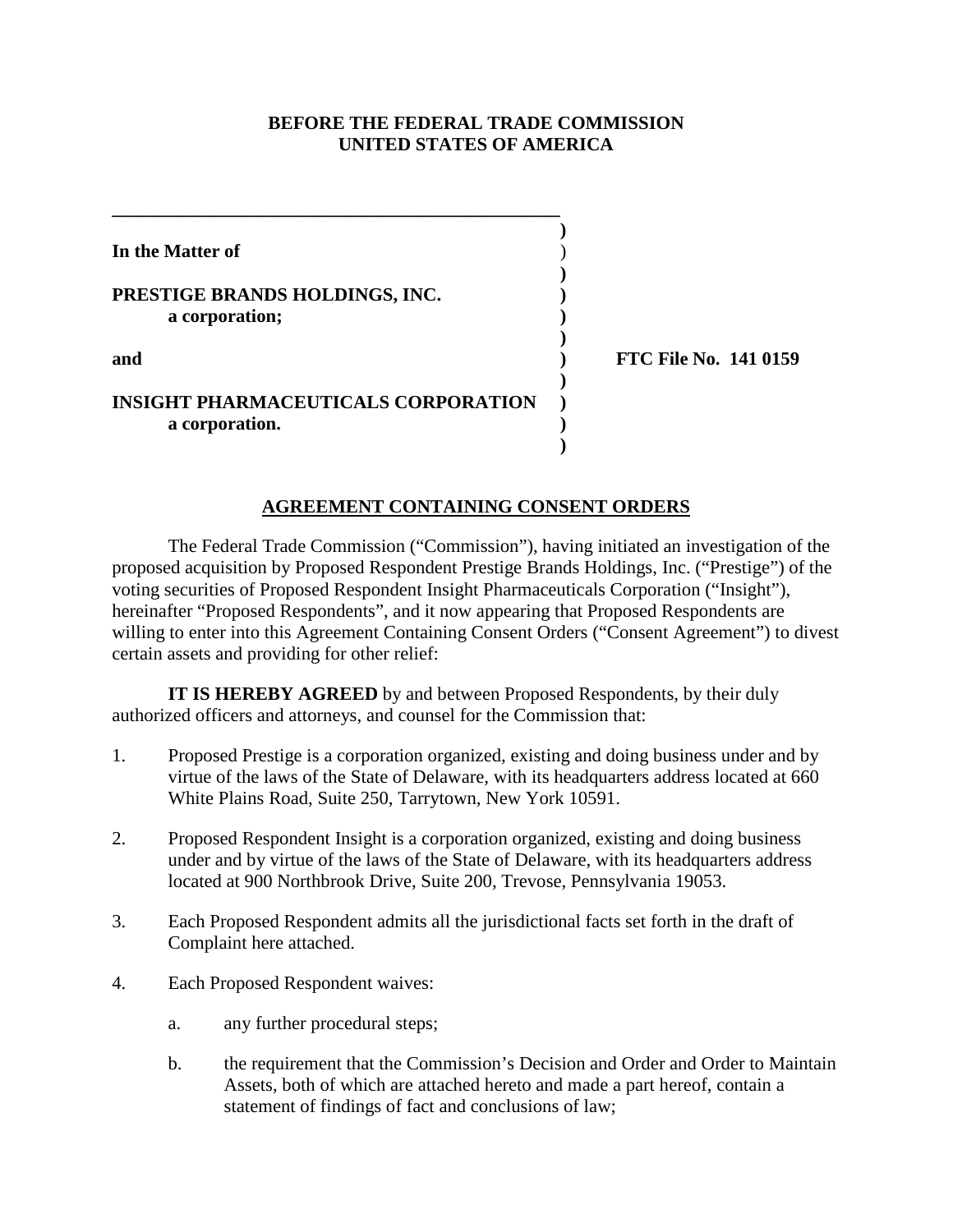- c. all rights to seek judicial review or otherwise challenge or contest the validity of the Decision and Order or the Order to Maintain Assets entered pursuant to this Consent Agreement; and
- d. any claim under the Equal Access to Justice Act.
- 5. Because there may be interim competitive harm, the Commission may issue its Complaint and the Order to Maintain Assets in this matter at any time after it accepts this Consent Agreement for public comment.
- 6. Not later than thirty (30) days after the date this Consent Agreement is signed by the Proposed Respondents, each Proposed Respondent shall submit an initial report, pursuant to Section 2.33 of the Commission's Rules, 16 C.F.R. § 2.33. Each Proposed Respondent shall also submit subsequent reports every thirty (30) days thereafter until the Order to Maintain Assets becomes final, at which time the reporting obligations contained in the Order to Maintain Assets (other than the requirement to submit an initial report pursuant to this Consent Agreement) shall control. Such reports shall be signed by the respective Proposed Respondent and shall set forth in detail the manner in which that Proposed Respondent has complied and will comply with the Order to Maintain Assets and the Decision and Order. Such reports will not become part of the public record unless and until the Consent Agreement and Decision and Order are accepted by the Commission for public comment.
- 7. In each report described in Paragraph 6, each Proposed Respondent shall provide sufficient information and documentation to enable the Commission to determine independently whether that Proposed Respondent is in compliance with this Consent Agreement and each of the Orders. Each report shall be verified by a notarized signature or sworn statement of an employee of the relevant Proposed Respondent specifically authorized to perform this function, or shall be self-verified in the manner set forth in 28 U.S.C. § 1746. Section 2.41(a) of the Commission's Rules of Practice requires that an original and two (2) copies of all compliance reports be filed with the Commission. Each Proposed Respondent shall file an original report and one (1) copy with the Secretary of the Commission, and shall send at least one (1) copy directly to the Bureau of Competition's Compliance Division.
- 8. This Consent Agreement shall not become part of the public record of the proceeding unless and until it is accepted by the Commission. If this Consent Agreement is accepted by the Commission, it, together with the draft of Complaint contemplated thereby, will be placed on the public record for a period of thirty (30) days and information in respect thereto publicly released. The Commission thereafter may either withdraw its acceptance of this Consent Agreement and so notify Proposed Respondents, in which event it will take such action as it may consider appropriate, or issue or amend its Complaint (in such form as the circumstances may require) and issue its Decision and Order, in disposition of the proceeding.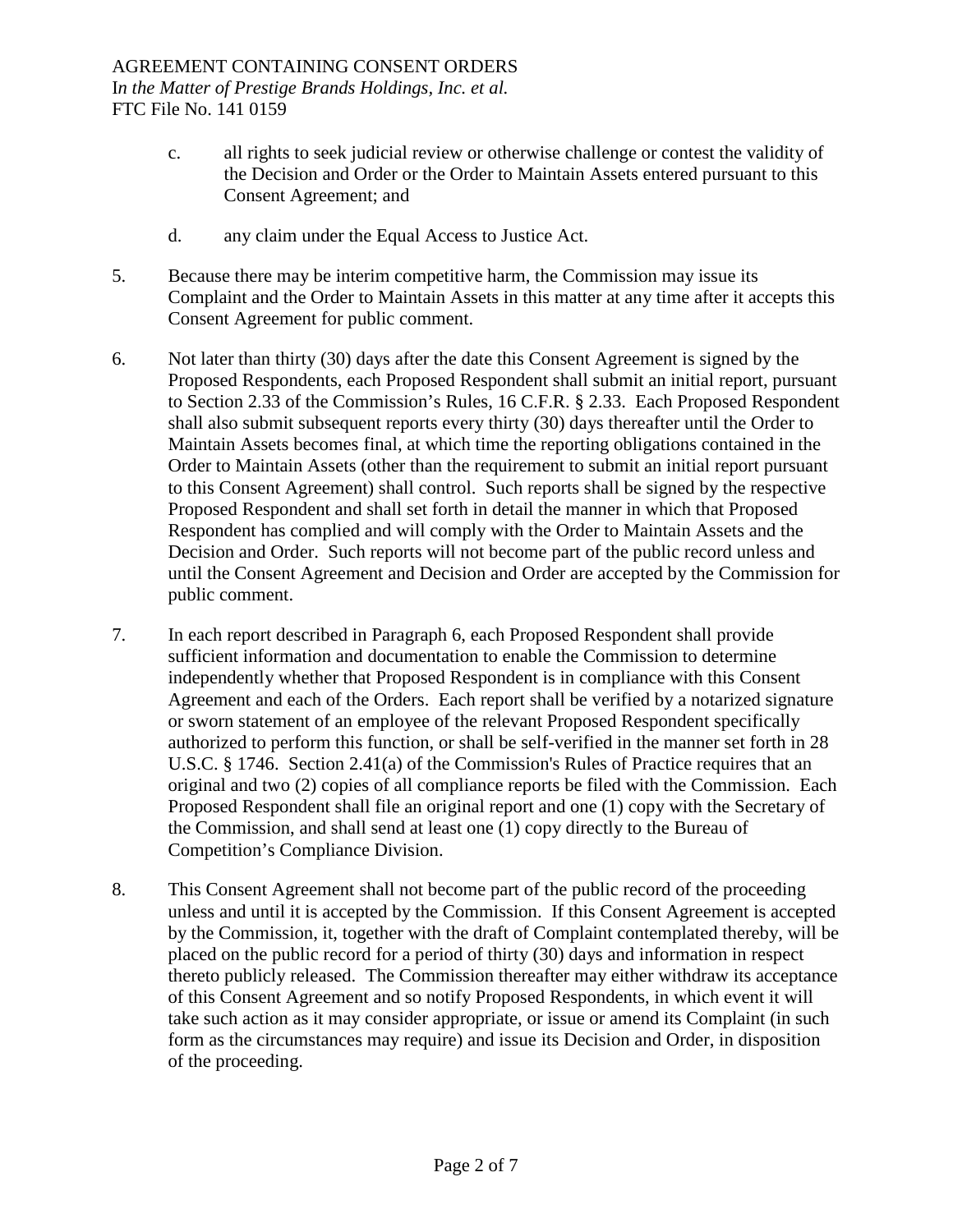- 9. This Consent Agreement is for settlement purposes only and does not constitute an admission by Proposed Respondents that the law has been violated as alleged in the draft of Complaint here attached, or that the facts as alleged in the draft of Complaint, other than jurisdictional facts, are true.
- 10. This Consent Agreement contemplates that, if it is accepted by the Commission, the Commission may (i) issue and serve its Complaint corresponding in form and substance with the draft of Complaint here attached, (ii) issue and serve its Order to Maintain Assets, and (iii) make information public with respect thereto. If such acceptance is not subsequently withdrawn by the Commission pursuant to the provisions of Commission Rule 2.34, 16 C.F.R. § 2.34, the Commission may, without further notice to Proposed Respondents, issue the attached Decision and Order containing an order to divest and providing for other relief in disposition of the proceeding.
- 11. When final and effective, the Decision and Order and the Order to Maintain Assets shall have the same force and effect and may be altered, modified or set aside in the same manner and within the same time provided by statute for other orders. The Decision and Order and the Order to Maintain Assets shall become final and effective upon service. Delivery of the Complaint, the Decision and Order, and the Order to Maintain Assets to Proposed Respondent Prestige by any means provided in Commission Rule 4.4(a), 16 C.F.R. § 4.4(a) – including, but not limited to, delivery to an office within the United States of Debra H. Dermody, Esq.; of Reed Smith LLP; or of any other lawyer or law firm listed as Counsel for Prestige Brand Holdings, Inc. – shall constitute service as to Proposed Respondent Prestige. Delivery of the Complaint, the Decision and Order, and the Order to Maintain Assets to Proposed Respondent Insight by any means provided in Commission Rule 4.4(a), 16 C.F.R.  $\S$  4.4(a) – including, but not limited to, delivery to an office within the United States of Marin Boney, Esq.; of Kirkland & Ellis LLP; or of any other lawyer or law firm listed as Counsel for Insight Pharmaceuticals Corporation – shall constitute service as to Proposed Respondents Insight. Each Proposed Respondent waives any right it may have to any other manner of service. Each Proposed Respondent also waives any right it may otherwise have to service of any Appendices incorporated by reference into the Decision and Order, and agrees that it is bound to comply with and will comply with the Decision and Order to the same extent as if it had been served with copies of the Appendices, where Proposed Respondent is already in possession of copies of such Appendices.
- 12. The Complaint may be used in construing the terms of the Decision and Order and the Order to Maintain Assets, and no agreement, understanding, representation, or interpretation not contained in the Decision and Order, the Order to Maintain Assets, or the Consent Agreement may be used to limit or contradict the terms of the Decision and Order or the Order to Maintain Assets.
- 13. By signing this Consent Agreement, Proposed Respondents represent and warrant that Proposed Respondents can accomplish the full relief contemplated by the attached Decision and Order (including effectuating all required divestitures, assignments, transfers) and the Order to Maintain Assets and that all parents, subsidiaries, affiliates,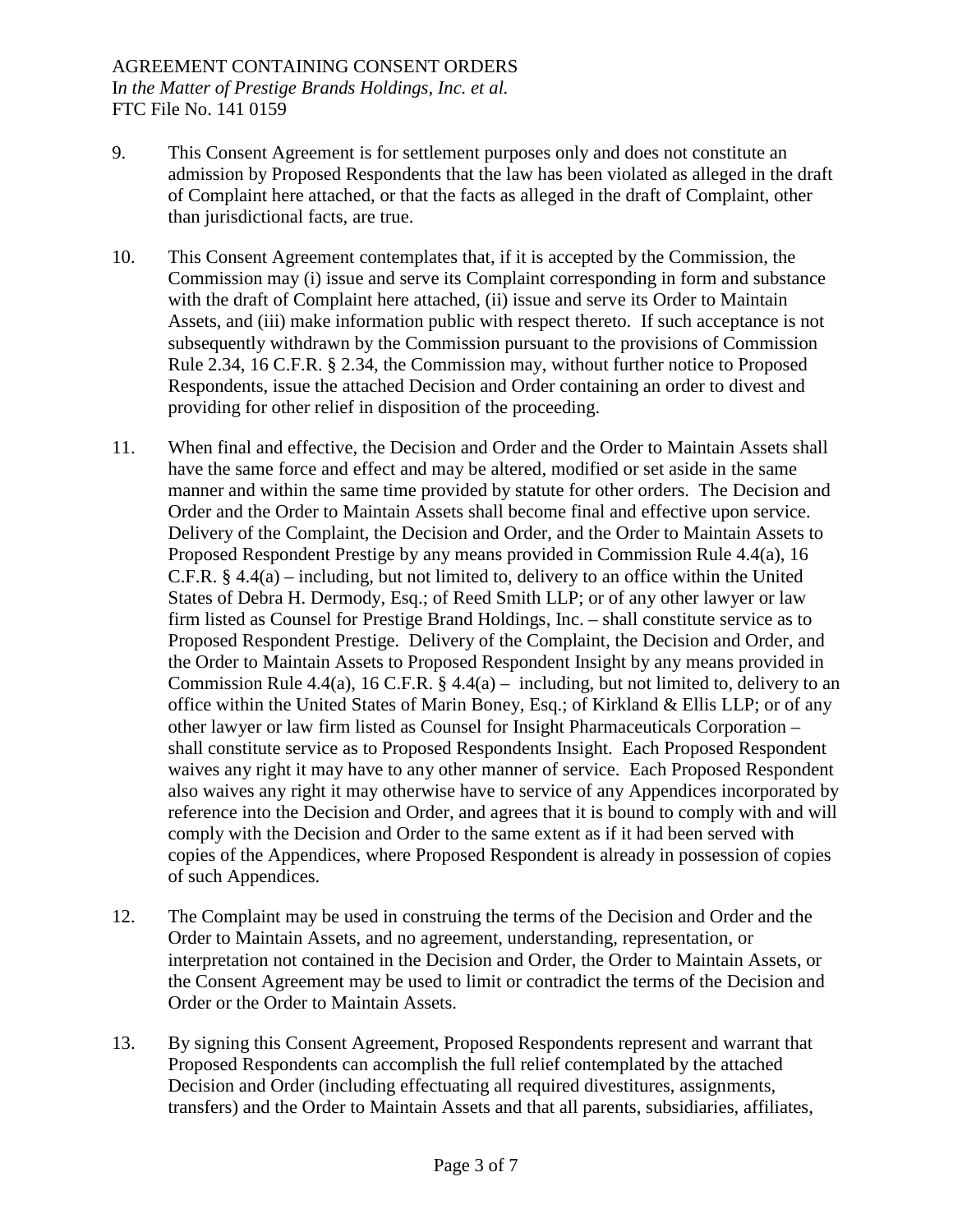and successors necessary to effectuate the full relief contemplated by this Consent Agreement are: (i) within the control of the parties to this Consent Agreement, or (ii) will be in the control of the parties to this Consent Agreement after the proposed acquisition.

- 14. By signing this Consent Agreement, Proposed Respondents represent and warrant that each Remedial Agreement (as defined in the Decision and Order) that has been submitted to the Commission at the time of this Consent Agreement for approval by the Commission in connection with the Commission's determination to make the Decision and Order final comports with all of the relevant requirements of the Decision and Order and requires Proposed Respondents to divest all assets required to be divested pursuant to the relevant requirements of the Decision and Order.
- 15. Each Proposed Respondent agrees that it shall interpret each Remedial Agreement in a manner that is fully consistent with all of the relevant provisions and remedial purposes of the Decision and Order.
- 16. Each Proposed Respondent has read the draft of Complaint, the Decision and Order, and the Order to Maintain Assets contemplated hereby. Each Proposed Respondent understands that once the Decision and Order and the Order to Maintain Assets have been issued, it will be required to file one or more compliance reports showing that it has fully complied with the Decision and Order and the Order to Maintain Assets.
- 17. Each Proposed Respondent agrees to comply with the terms of the proposed Decision and Order and the Order to Maintain Assets from the date it signs this Consent Agreement. Each Proposed Respondent further understands that it may be liable for civil penalties in the amount provided by law for each violation of the Decision and Order and of the Order to Maintain Assets after they become final and effective.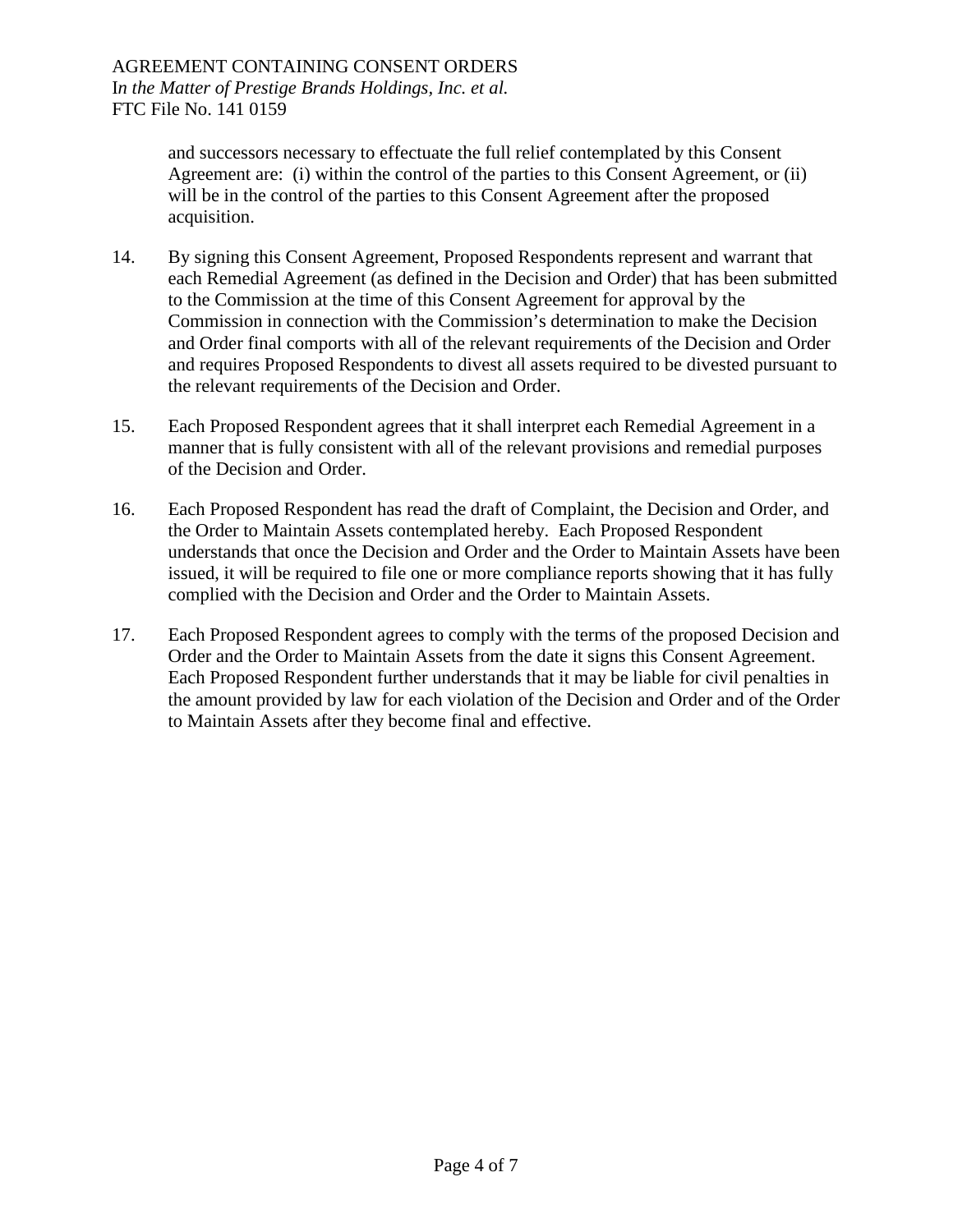# **PRESTIGE BRAND HOLDINGS, INC.**

By:

Matthew M. Mannelly Chief Executive Officer Prestige Brand Holdings, Inc.

Date:

Debra H. Dermody, Esq. Reed Smith LLP Counsel for Prestige Brand Holdings, Inc.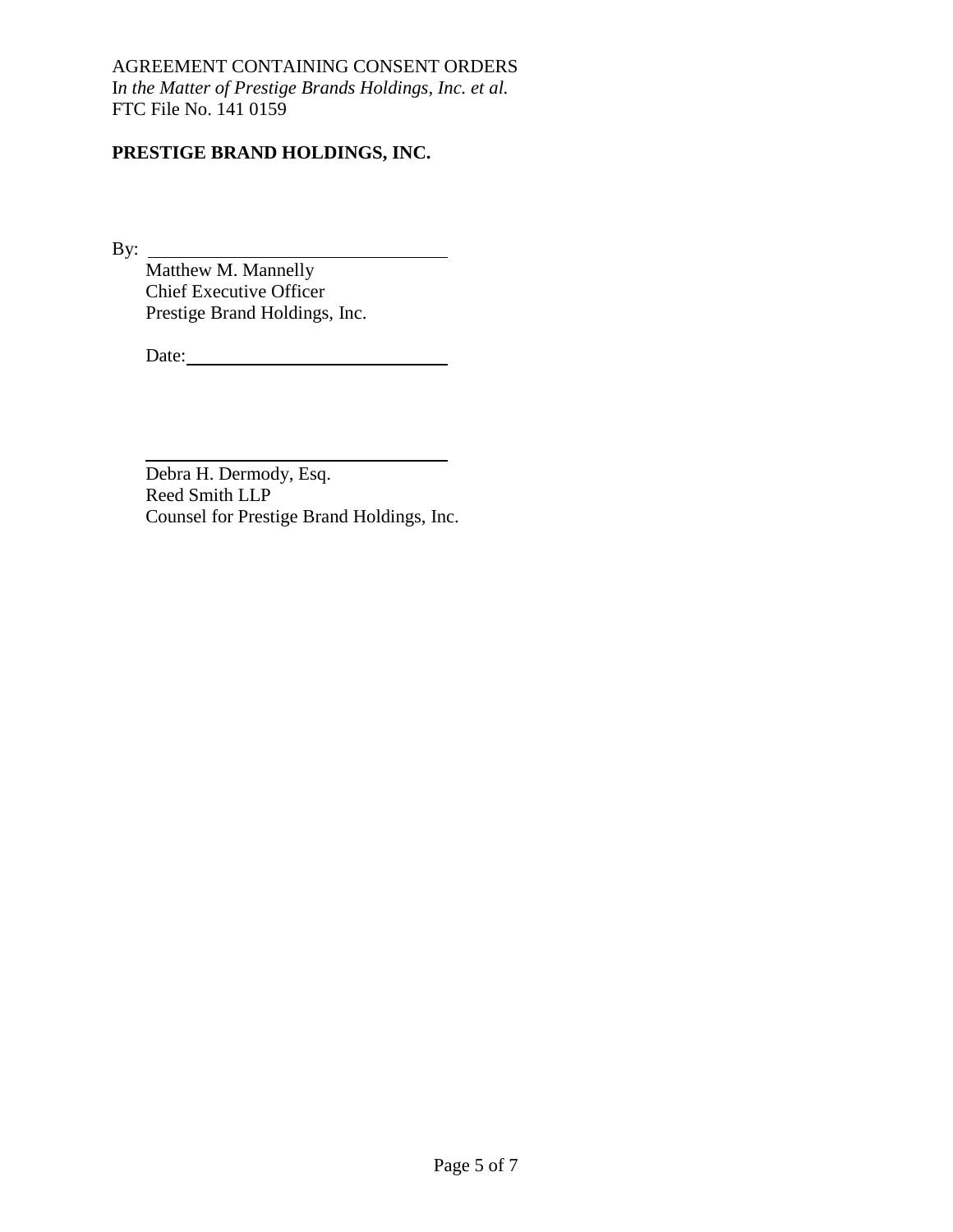# **INSIGHT PHARMACEUTICALS CORPORATION**

By:

Gary R. Downing Chief Executive Officer Insight Pharmaceuticals Corporation Date:

\_\_\_\_\_\_\_\_\_\_\_\_\_\_\_\_\_\_\_\_\_\_\_\_\_\_\_\_\_\_\_\_\_ Marin Boney, Esq. Kirkland & Ellis LLP Counsel for Insight Pharmaceuticals Corporation